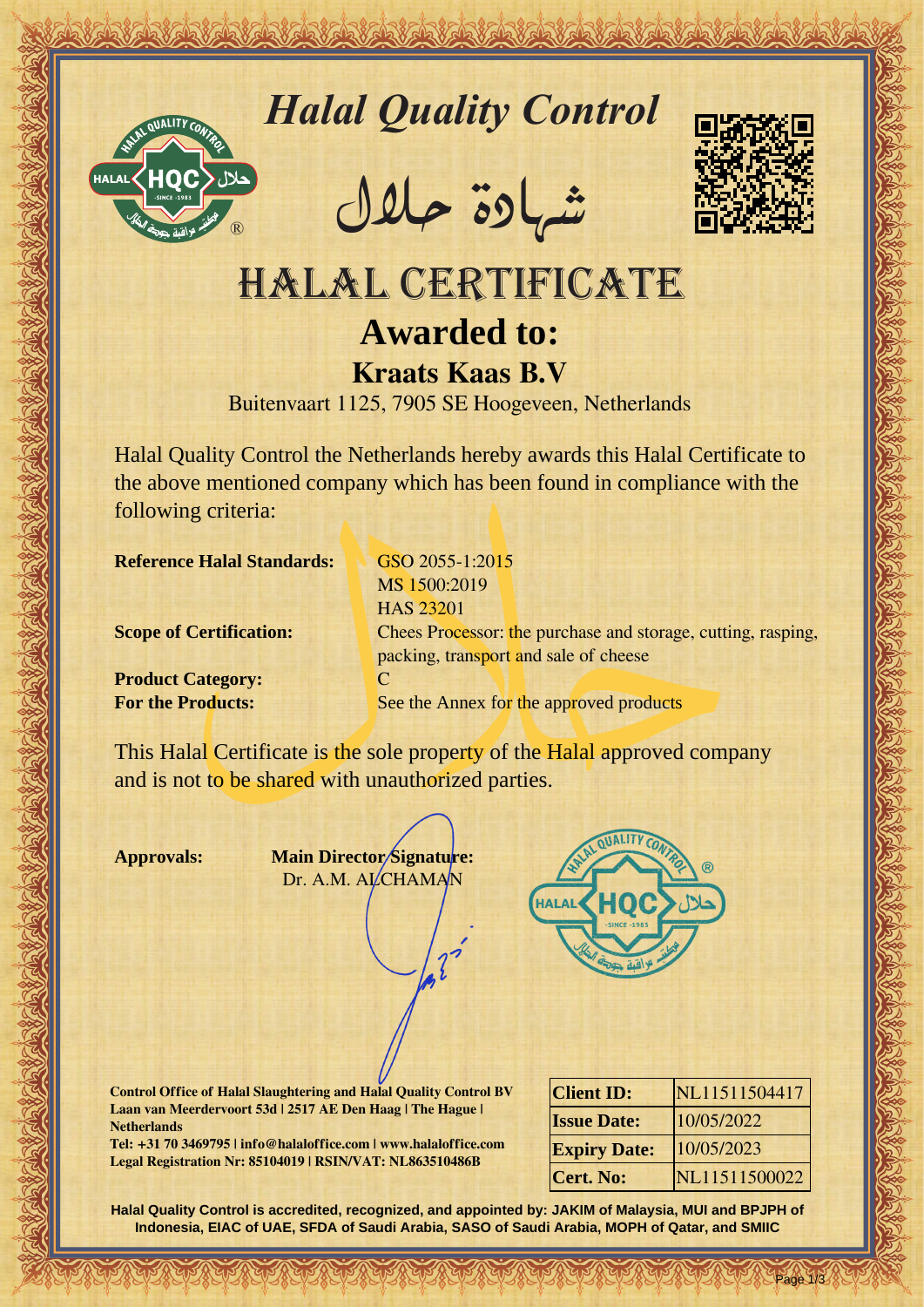





*In the Name of Allah, the Most Gracious, the Most Merciful*

#### **Control Office of Halal Slaughtering Halal Quality Control**

مكتب مراقبة الذبم صسب الشريعة الإسلامية مكتب مراقبة جودة المال

#### **Annex to Halal Certificate: NL11511500022**

Halal Quality Control confirms that the below mentioned items fully meet the Halal Requirements criteria of the Halal Standards to which it is applied for:

| Nr             | <b>Product name</b>                   | <b>Description</b> |
|----------------|---------------------------------------|--------------------|
| $\vert$ 1      | 48% Gouda premium hvjb WGM            | Sliced             |
| $\frac{2}{3}$  | Butterkäse 45%                        | Sliced             |
|                | Butterkäse 45% v.i.d.s. NATUUR        | Sliced             |
| $\frac{4}{5}$  | Cheddar 50+ Wit                       | Sliced / Grated    |
|                | Edam 40+ foil rood                    | Sliced             |
| $\overline{6}$ | Emmentaler 45% v.i.d.s. EXPORT        | Sliced             |
| $\sqrt{7}$     | Emmentaler 45+ foil cheese            | Sliced / Grated    |
| $\sqrt{8}$     | Foil 40+ HV Neutral Edam              | Sliced / Grated    |
| $\sqrt{9}$     | Foil cheese 30+ Edam                  | Sliced             |
| $\boxed{10}$   | Foil cheese 30+ Gouda                 | Sliced / Grated    |
| 11             | Foil cheese 40+ Frau Antje Edam       | Sliced / Grated    |
| <sup>12</sup>  | Foil cheese 48+ Duitse HV             | Sliced / Grated    |
| 13             | Foil cheese 48+ Frau Antje Gouda      | Sliced / Grated    |
| 14             | Foil cheese 48+ Gouda                 | Sliced / Grated    |
| <sup>15</sup>  | Foil cheese 48+ Gouda Jong Weidemelk  | Sliced / Grated    |
| 16             | Foil cheese 48+ HV Gouda              | Sliced / Grated    |
| 17             | Foil cheese 48+ HV Jong Belegen Gouda | Sliced / Grated    |
| 18             | Foil cheese Gouda 48+ Laag Zout       | Sliced / Grated    |
| 19             | Havarti 45% v.i.d.s.                  | Sliced             |
| 20             | Maasdammer 30+ foil cheese            | Sliced             |
| 21             | Maasdammer 45+ foil cheese            | Sliced / Grated    |
| 22             | Maasdammer 45+ natuurkaas DOC         | Sliced             |
| $\sqrt{23}$    | Mozarella 40+ blok                    | Sliced / Grated    |
| 24             | Natuurkaas                            | Sliced             |
| $\sqrt{25}$    | RH 30+ Kummelfoil blok                | Sliced             |
| 26             | RH 35+ pa/bi/kn foil Krauterkase      | Sliced             |
| $\sqrt{27}$    | RH 45+ pa/bi/kn zkl foil Krauter      | Sliced             |

Laan van Meerdervoort 53d, 2517 AE The Hague, The Netherlands Tel: +31 70 3469795, E-Mail: info@halaloffice.com Web: www.halaloffice.com KVK: 27115666 BTW: NL804875777B01